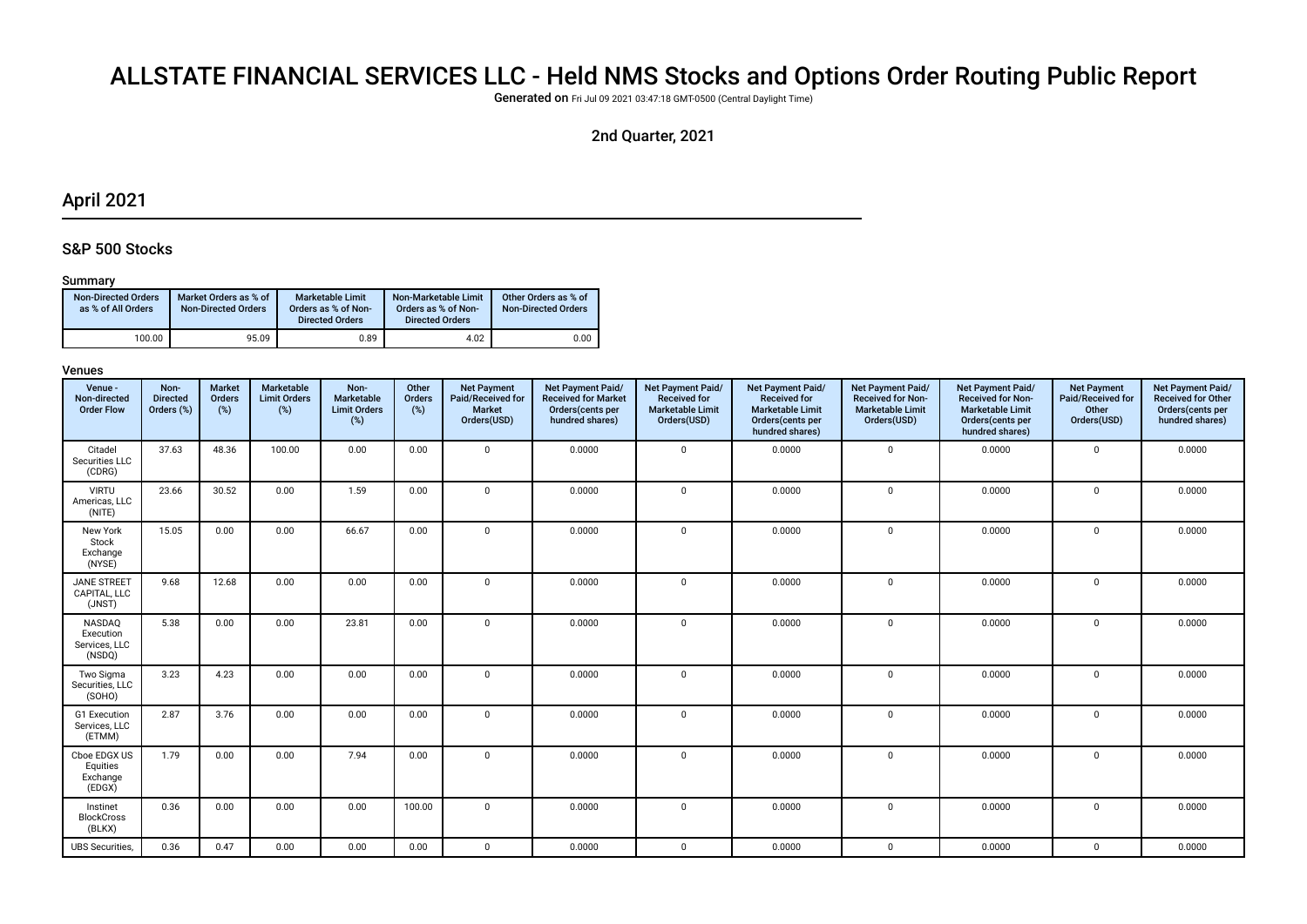| Venue ·<br>Non-directed<br><b>Order Flow</b> | Non-<br><b>Directed</b><br>Orders (%) | <b>Market</b><br>Orders<br>(%) | <b>Marketable</b><br><b>Limit Orders</b> | <b>Non-</b><br>Marketable<br><b>Limit Orders</b> | Other<br><b>Orders</b><br>(%) | <b>Net Payment</b><br>Paid/Received for I<br><b>Market</b><br>Orders(USD) | <b>Net Payment Paid/</b><br><b>Received for Market</b><br>Orders (cents per<br>hundred shares) | <b>Net Payment Paid/</b><br><b>Received for</b><br><b>Marketable Limit</b><br>Orders(USD) | <b>Net Payment Paid/</b><br><b>Received for</b><br><b>Marketable Limit</b><br>Orders (cents per<br>hundred shares) | <b>Net Payment Paid/</b><br><b>Received for Non-</b><br><b>Marketable Limit</b><br>Orders(USD) | <b>Net Payment Paid/</b><br><b>Received for Non-</b><br><b>Marketable Limit</b><br>Orders(cents per<br>hundred shares) | <b>Net Payment</b><br>Paid/Received for<br>Other<br>Orders(USD) | <b>Net Payment Paid/</b><br><b>Received for Other</b><br>Orders(cents per<br>hundred shares) |
|----------------------------------------------|---------------------------------------|--------------------------------|------------------------------------------|--------------------------------------------------|-------------------------------|---------------------------------------------------------------------------|------------------------------------------------------------------------------------------------|-------------------------------------------------------------------------------------------|--------------------------------------------------------------------------------------------------------------------|------------------------------------------------------------------------------------------------|------------------------------------------------------------------------------------------------------------------------|-----------------------------------------------------------------|----------------------------------------------------------------------------------------------|
| LLC (UBSS)                                   |                                       |                                |                                          |                                                  |                               |                                                                           |                                                                                                |                                                                                           |                                                                                                                    |                                                                                                |                                                                                                                        |                                                                 |                                                                                              |

Citadel Securities LLC (CDRG):

[Insert discussion of the material aspects of the relationship with this venue pursuant to rule 606(a)(1)(iv).]

VIRTU Americas, LLC (NITE): [Insert discussion of the material aspects of the relationship with this venue pursuant to rule 606(a)(1)(iv).]

New York Stock Exchange (NYSE): [Insert discussion of the material aspects of the relationship with this venue pursuant to rule 606(a)(1)(iv).]

JANE STREET CAPITAL, LLC (JNST): [Insert discussion of the material aspects of the relationship with this venue pursuant to rule 606(a)(1)(iv).]

NASDAQ Execution Services, LLC (NSDQ): [Insert discussion of the material aspects of the relationship with this venue pursuant to rule 606(a)(1)(iv).]

Two Sigma Securities, LLC (SOHO): [Insert discussion of the material aspects of the relationship with this venue pursuant to rule 606(a)(1)(iv).]

G1 Execution Services, LLC (ETMM): [Insert discussion of the material aspects of the relationship with this venue pursuant to rule 606(a)(1)(iv).]

Cboe EDGX US Equities Exchange (EDGX): [Insert discussion of the material aspects of the relationship with this venue pursuant to rule 606(a)(1)(iv).]

Instinet BlockCross (BLKX): [Insert discussion of the material aspects of the relationship with this venue pursuant to rule 606(a)(1)(iv).]

UBS Securities, LLC (UBSS): [Insert discussion of the material aspects of the relationship with this venue pursuant to rule 606(a)(1)(iv).]

# April 2021

### Non-S&P 500 Stocks

#### Summary

| <b>Non-Directed Orders</b><br>as % of All Orders | Market Orders as % of<br><b>Non-Directed Orders</b> | Marketable Limit<br>Orders as % of Non-<br><b>Directed Orders</b> | Non-Marketable Limit<br>Orders as % of Non-<br><b>Directed Orders</b> | Other Orders as % of<br><b>Non-Directed Orders</b> |
|--------------------------------------------------|-----------------------------------------------------|-------------------------------------------------------------------|-----------------------------------------------------------------------|----------------------------------------------------|
| 100.00                                           | 79.29                                               | 1.36                                                              | 17.98                                                                 | 1.36                                               |

| Venue -<br>Non-directed<br><b>Order Flow</b> | Non-<br><b>Directed</b><br>Orders (%) | <b>Market</b><br><b>Orders</b><br>(%) | <b>Marketable</b><br><b>Limit Orders</b><br>(% ) | Non-<br>Marketable<br><b>Limit Orders</b><br>(%) | Other<br><b>Orders</b><br>(%) | <b>Net Payment</b><br>Paid/Received for<br><b>Market</b><br>Orders(USD) | Net Payment Paid/<br><b>Received for Market</b><br>Orders (cents per<br>hundred shares) | <b>Net Payment Paid/</b><br><b>Received for</b><br><b>Marketable Limit</b><br>Orders(USD) | <b>Net Payment Paid/</b><br><b>Received for</b><br><b>Marketable Limit</b><br>Orders (cents per<br>hundred shares) | <b>Net Payment Paid/</b><br><b>Received for Non-</b><br><b>Marketable Limit</b><br>Orders(USD) | <b>Net Payment Paid/</b><br><b>Received for Non-</b><br><b>Marketable Limit</b><br>Orders (cents per<br>hundred shares) | <b>Net Payment</b><br>Paid/Received for<br>Other<br>Orders(USD) | <b>Net Payment Paid/</b><br><b>Received for Other</b><br>Orders(cents per<br>hundred shares) |
|----------------------------------------------|---------------------------------------|---------------------------------------|--------------------------------------------------|--------------------------------------------------|-------------------------------|-------------------------------------------------------------------------|-----------------------------------------------------------------------------------------|-------------------------------------------------------------------------------------------|--------------------------------------------------------------------------------------------------------------------|------------------------------------------------------------------------------------------------|-------------------------------------------------------------------------------------------------------------------------|-----------------------------------------------------------------|----------------------------------------------------------------------------------------------|
| Citadel<br>Securities LLC<br>(CDRG)          | 31.31                                 | 49.14                                 | 40.00                                            | 5.34                                             | 44.44                         |                                                                         | 0.0000                                                                                  |                                                                                           | 0.0000                                                                                                             |                                                                                                | 0.0000                                                                                                                  |                                                                 | 0.0000                                                                                       |
| <b>NASDAQ</b>                                | 29.55                                 | 0.00                                  | 20.00                                            | 72.82                                            | 0.00                          |                                                                         | 0.0000                                                                                  |                                                                                           | 0.0000                                                                                                             |                                                                                                | 0.0000                                                                                                                  |                                                                 | 0.0000                                                                                       |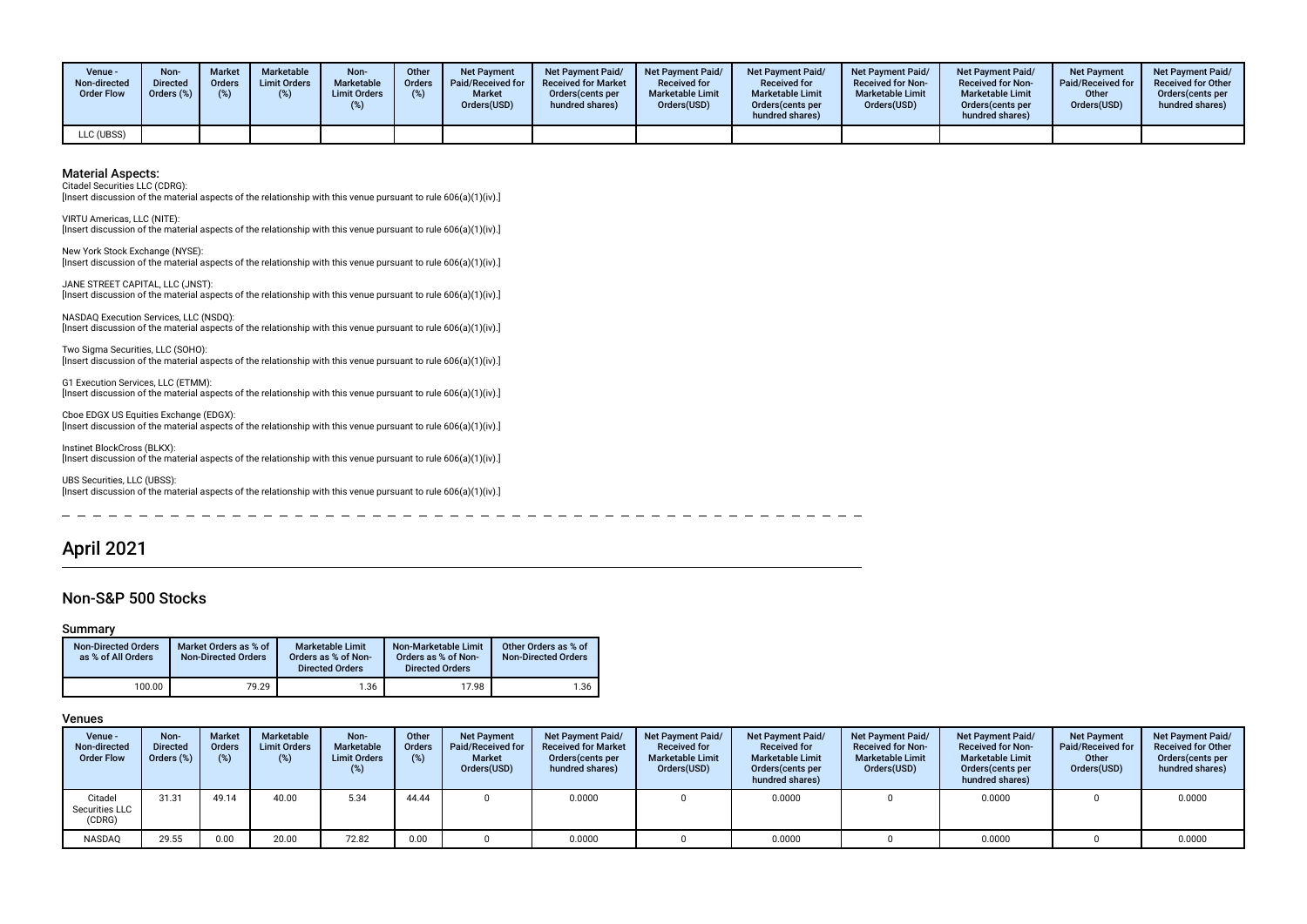| Venue -<br>Non-directed<br><b>Order Flow</b>   | Non-<br><b>Directed</b><br>Orders (%) | <b>Market</b><br><b>Orders</b><br>(%) | Marketable<br><b>Limit Orders</b><br>$(\%)$ | Non-<br>Marketable<br><b>Limit Orders</b><br>(%) | Other<br>Orders<br>(%) | <b>Net Payment</b><br>Paid/Received for<br><b>Market</b><br>Orders(USD) | Net Payment Paid/<br><b>Received for Market</b><br>Orders(cents per<br>hundred shares) | Net Payment Paid/<br><b>Received for</b><br><b>Marketable Limit</b><br>Orders(USD) | Net Payment Paid/<br><b>Received for</b><br><b>Marketable Limit</b><br>Orders(cents per<br>hundred shares) | Net Payment Paid/<br><b>Received for Non-</b><br><b>Marketable Limit</b><br>Orders(USD) | Net Payment Paid/<br><b>Received for Non-</b><br><b>Marketable Limit</b><br>Orders(cents per<br>hundred shares) | <b>Net Payment</b><br>Paid/Received for<br>Other<br>Orders(USD) | Net Payment Paid/<br><b>Received for Other</b><br>Orders(cents per<br>hundred shares) |
|------------------------------------------------|---------------------------------------|---------------------------------------|---------------------------------------------|--------------------------------------------------|------------------------|-------------------------------------------------------------------------|----------------------------------------------------------------------------------------|------------------------------------------------------------------------------------|------------------------------------------------------------------------------------------------------------|-----------------------------------------------------------------------------------------|-----------------------------------------------------------------------------------------------------------------|-----------------------------------------------------------------|---------------------------------------------------------------------------------------|
| Execution<br>Services, LLC<br>(NSDQ)           |                                       |                                       |                                             |                                                  |                        |                                                                         |                                                                                        |                                                                                    |                                                                                                            |                                                                                         |                                                                                                                 |                                                                 |                                                                                       |
| <b>VIRTU</b><br>Americas, LLC<br>(NITE)        | 16.83                                 | 24.05                                 | 40.00                                       | 6.31                                             | 11.11                  | $\mathbf 0$                                                             | 0.0000                                                                                 | $\mathbf 0$                                                                        | 0.0000                                                                                                     | $\mathbf 0$                                                                             | 0.0000                                                                                                          | $\mathbf 0$                                                     | 0.0000                                                                                |
| <b>JANE STREET</b><br>CAPITAL, LLC<br>(JNST)   | 10.96                                 | 18.90                                 | 0.00                                        | 0.49                                             | 0.00                   | $\mathbf 0$                                                             | 0.0000                                                                                 | $\Omega$                                                                           | 0.0000                                                                                                     | $\mathbf 0$                                                                             | 0.0000                                                                                                          | $\mathbf 0$                                                     | 0.0000                                                                                |
| Cboe EDGX US<br>Equities<br>Exchange<br>(EDGX) | 3.91                                  | 0.00                                  | 0.00                                        | 9.71                                             | 0.00                   | $\Omega$                                                                | 0.0000                                                                                 | $\Omega$                                                                           | 0.0000                                                                                                     | $\mathbf 0$                                                                             | 0.0000                                                                                                          | $\mathbf 0$                                                     | 0.0000                                                                                |
| G1 Execution<br>Services, LLC<br>(ETMM)        | 2.15                                  | 3.09                                  | 0.00                                        | 0.97                                             | 0.00                   | $\mathbf 0$                                                             | 0.0000                                                                                 | $\mathbf 0$                                                                        | 0.0000                                                                                                     | $\mathbf 0$                                                                             | 0.0000                                                                                                          | $\mathbf 0$                                                     | 0.0000                                                                                |
| New York<br>Stock<br>Exchange<br>(NYSE)        | 1.76                                  | 0.00                                  | 0.00                                        | 4.37                                             | 0.00                   | $\Omega$                                                                | 0.0000                                                                                 | $\Omega$                                                                           | 0.0000                                                                                                     | $\mathbf 0$                                                                             | 0.0000                                                                                                          | $\mathbf 0$                                                     | 0.0000                                                                                |
| Two Sigma<br>Securities, LLC<br>(SOHO)         | 1.76                                  | 3.09                                  | 0.00                                        | 0.00                                             | 0.00                   | $\Omega$                                                                | 0.0000                                                                                 | $\Omega$                                                                           | 0.0000                                                                                                     | $\mathbf{0}$                                                                            | 0.0000                                                                                                          | $\Omega$                                                        | 0.0000                                                                                |
| <b>UBS</b> Securities,<br>LLC (UBSS)           | 0.98                                  | 1.72                                  | 0.00                                        | 0.00                                             | 0.00                   | $\Omega$                                                                | 0.0000                                                                                 | $\Omega$                                                                           | 0.0000                                                                                                     | $\mathbf{0}$                                                                            | 0.0000                                                                                                          | $\mathbf 0$                                                     | 0.0000                                                                                |
| Instinet<br><b>BlockCross</b><br>(BLKX)        | 0.78                                  | 0.00                                  | 0.00                                        | 0.00                                             | 44.44                  | $\mathbf{0}$                                                            | 0.0000                                                                                 | $\Omega$                                                                           | 0.0000                                                                                                     | $\mathbf 0$                                                                             | 0.0000                                                                                                          | 0                                                               | 0.0000                                                                                |

Citadel Securities LLC (CDRG):

[Insert discussion of the material aspects of the relationship with this venue pursuant to rule 606(a)(1)(iv).]

NASDAQ Execution Services, LLC (NSDQ): [Insert discussion of the material aspects of the relationship with this venue pursuant to rule 606(a)(1)(iv).]

VIRTU Americas, LLC (NITE): [Insert discussion of the material aspects of the relationship with this venue pursuant to rule 606(a)(1)(iv).]

JANE STREET CAPITAL, LLC (JNST): [Insert discussion of the material aspects of the relationship with this venue pursuant to rule 606(a)(1)(iv).]

Cboe EDGX US Equities Exchange (EDGX):  $\frac{1}{2}$  [Insert discussion of the material aspects of the relationship with this venue pursuant to rule 606(a)(1)(iv).]

G1 Execution Services, LLC (ETMM): [Insert discussion of the material aspects of the relationship with this venue pursuant to rule 606(a)(1)(iv).]

New York Stock Exchange (NYSE): [Insert discussion of the material aspects of the relationship with this venue pursuant to rule 606(a)(1)(iv).]

Two Sigma Securities, LLC (SOHO): [Insert discussion of the material aspects of the relationship with this venue pursuant to rule 606(a)(1)(iv).]

UBS Securities, LLC (UBSS): [Insert discussion of the material aspects of the relationship with this venue pursuant to rule 606(a)(1)(iv).]

Instinet BlockCross (BLKX): [Insert discussion of the material aspects of the relationship with this venue pursuant to rule 606(a)(1)(iv).]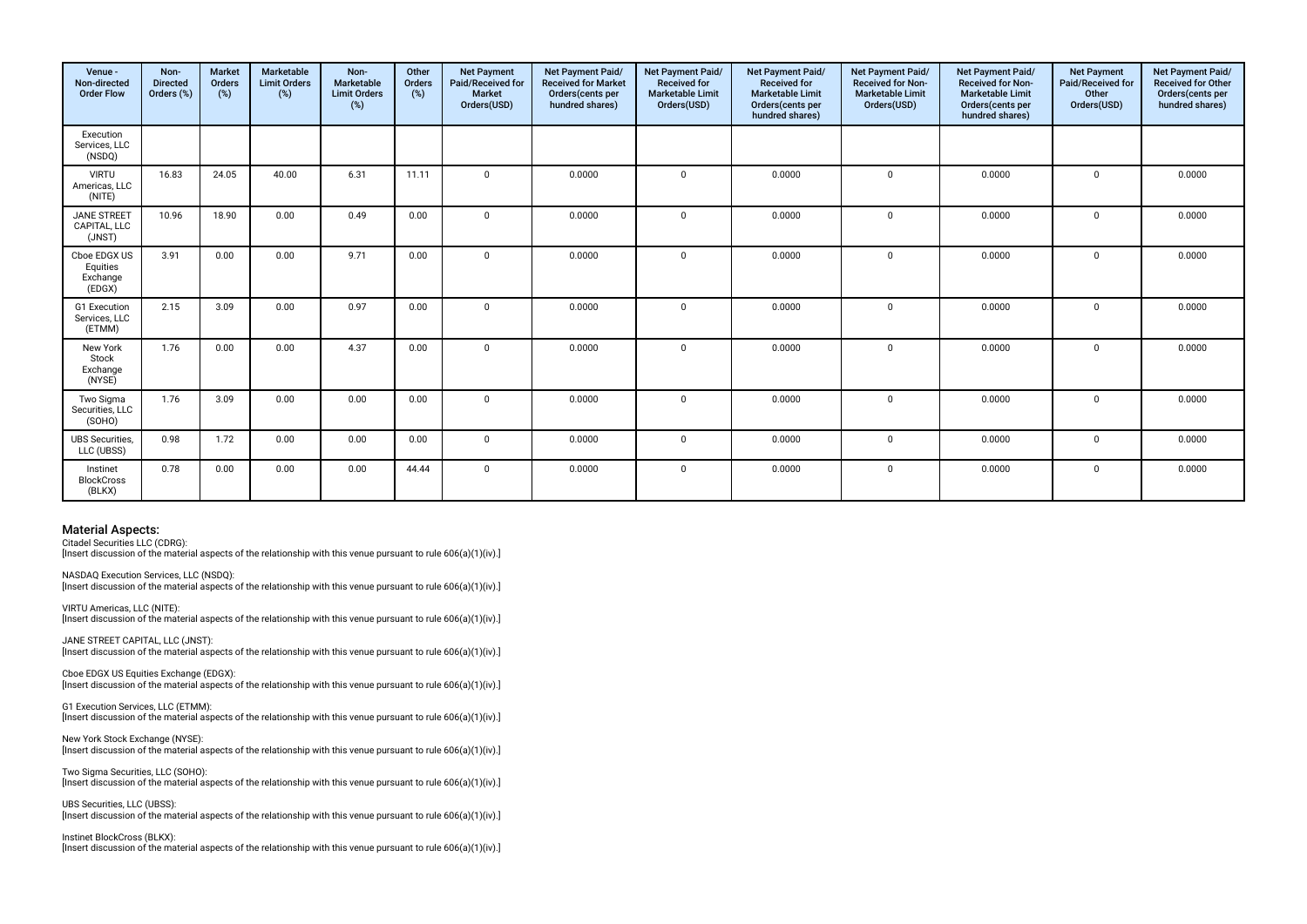# April 2021

 $\equiv$ 

 $- - - - - - - - - -$ 

 $\overline{\phantom{a}}$ 

# **Options**

 $\overline{\phantom{a}}$ 

### Summary

| <b>Non-Directed Orders</b><br>as % of All Orders | Market Orders as % of<br><b>Non-Directed Orders</b> | <b>Marketable Limit</b><br>Orders as % of Non-<br><b>Directed Orders</b> | Non-Marketable Limit<br>Orders as % of Non-<br><b>Directed Orders</b> | Other Orders as % of<br><b>Non-Directed Orders</b> |
|--------------------------------------------------|-----------------------------------------------------|--------------------------------------------------------------------------|-----------------------------------------------------------------------|----------------------------------------------------|
| 0.00                                             | 0.00                                                | 0.00                                                                     | 0.00                                                                  | 0.00                                               |

### Venues

| Venue -<br>Non-<br>directed<br>Order<br>Flow | Non-<br><b>Market</b><br>Directed<br>Orders<br>Orders (%) | <b>Marketable</b><br><b>Limit Orders</b> | Non-<br>Marketable<br><b>Limit Orders</b> | Other<br>Orders | <b>Net Payment</b><br>Paid/Received for<br><b>Market</b><br>Orders(USD) | <b>Net Payment Paid/</b><br><b>Received for Market</b><br>Orders (cents per<br>hundred shares) | Net Payment Paid/<br><b>Received for</b><br><b>Marketable Limit</b><br>Orders(USD) | <b>Net Payment Paid/</b><br><b>Received for</b><br><b>Marketable Limit</b><br>Orders (cents per<br>hundred shares) | <b>Net Payment Paid/</b><br><b>Received for Non-</b><br><b>Marketable Limit</b><br>Orders(USD) | <b>Net Payment Paid/</b><br><b>Received for Non-</b><br><b>Marketable Limit</b><br>Orders(cents per<br>hundred shares) | <b>Net Payment</b><br>Paid/Received for<br>Other<br>Orders(USD) | <b>Net Payment Paid/</b><br><b>Received for Other</b><br>Orders (cents per<br>hundred shares) |
|----------------------------------------------|-----------------------------------------------------------|------------------------------------------|-------------------------------------------|-----------------|-------------------------------------------------------------------------|------------------------------------------------------------------------------------------------|------------------------------------------------------------------------------------|--------------------------------------------------------------------------------------------------------------------|------------------------------------------------------------------------------------------------|------------------------------------------------------------------------------------------------------------------------|-----------------------------------------------------------------|-----------------------------------------------------------------------------------------------|
|----------------------------------------------|-----------------------------------------------------------|------------------------------------------|-------------------------------------------|-----------------|-------------------------------------------------------------------------|------------------------------------------------------------------------------------------------|------------------------------------------------------------------------------------|--------------------------------------------------------------------------------------------------------------------|------------------------------------------------------------------------------------------------|------------------------------------------------------------------------------------------------------------------------|-----------------------------------------------------------------|-----------------------------------------------------------------------------------------------|

----------------------

 $\equiv$  $\sim$ 

## Material Aspects:

# May 2021

# S&P 500 Stocks

### Summary

| <b>Non-Directed Orders</b><br>as % of All Orders | Market Orders as % of<br><b>Non-Directed Orders</b> | <b>Marketable Limit</b><br>Orders as % of Non-<br><b>Directed Orders</b> | Non-Marketable Limit<br>Orders as % of Non-<br><b>Directed Orders</b> | Other Orders as % of<br><b>Non-Directed Orders</b> |
|--------------------------------------------------|-----------------------------------------------------|--------------------------------------------------------------------------|-----------------------------------------------------------------------|----------------------------------------------------|
| 100.00                                           | 91.67                                               | 2.08                                                                     | 2.08                                                                  | 4.17                                               |

| Venue -<br>Non-directed<br><b>Order Flow</b> | Non-<br><b>Directed</b><br>Orders (%) | Market<br><b>Orders</b><br>$(\%)$ | Marketable<br><b>Limit Orders</b><br>(%) | Non-<br>Marketable<br><b>Limit Orders</b><br>(%) | Other<br><b>Orders</b><br>(%) | <b>Net Payment</b><br>Paid/Received for<br><b>Market</b><br>Orders(USD) | Net Payment Paid/<br><b>Received for Market</b><br>Orders(cents per<br>hundred shares) | Net Payment Paid/<br><b>Received for</b><br><b>Marketable Limit</b><br>Orders(USD) | Net Payment Paid/<br><b>Received for</b><br><b>Marketable Limit</b><br>Orders (cents per<br>hundred shares) | Net Payment Paid/<br><b>Received for Non-</b><br><b>Marketable Limit</b><br>Orders(USD) | Net Payment Paid/<br><b>Received for Non-</b><br><b>Marketable Limit</b><br>Orders (cents per<br>hundred shares) | <b>Net Payment</b><br>Paid/Received for<br>Other<br>Orders(USD) | Net Payment Paid/<br><b>Received for Other</b><br>Orders(cents per<br>hundred shares) |
|----------------------------------------------|---------------------------------------|-----------------------------------|------------------------------------------|--------------------------------------------------|-------------------------------|-------------------------------------------------------------------------|----------------------------------------------------------------------------------------|------------------------------------------------------------------------------------|-------------------------------------------------------------------------------------------------------------|-----------------------------------------------------------------------------------------|------------------------------------------------------------------------------------------------------------------|-----------------------------------------------------------------|---------------------------------------------------------------------------------------|
| Citadel<br>Securities LLC<br>(CDRG)          | 43.93                                 | 50.00                             | 16.67                                    | 4.17                                             | 50.00                         | $\Omega$                                                                | 0.0000                                                                                 |                                                                                    | 0.0000                                                                                                      | 0                                                                                       | 0.0000                                                                                                           | $\Omega$                                                        | 0.0000                                                                                |
| <b>VIRTU</b><br>Americas, LLC<br>(NITE)      | 24.77                                 | 26.14                             | 33.33                                    | 4.17                                             | 50.00                         | $\Omega$                                                                | 0.0000                                                                                 |                                                                                    | 0.0000                                                                                                      | $\mathbf 0$                                                                             | 0.0000                                                                                                           | $\Omega$                                                        | 0.0000                                                                                |
| <b>JANE STREET</b><br>CAPITAL, LLC<br>(JNST) | 11.21                                 | 13.64                             | 0.00                                     | 0.00                                             | 0.00                          |                                                                         | 0.0000                                                                                 |                                                                                    | 0.0000                                                                                                      | -0                                                                                      | 0.0000                                                                                                           |                                                                 | 0.0000                                                                                |
| New York<br>Stock<br>Exchange<br>(NYSE)      | 8.41                                  | 0.00                              | 0.00                                     | 75.00                                            | 0.00                          |                                                                         | 0.0000                                                                                 |                                                                                    | 0.0000                                                                                                      | 0                                                                                       | 0.0000                                                                                                           |                                                                 | 0.0000                                                                                |
| G1 Execution                                 | 3.74                                  | 4.55                              | 0.00                                     | 0.00                                             | 0.00                          |                                                                         | 0.0000                                                                                 |                                                                                    | 0.0000                                                                                                      | 0                                                                                       | 0.0000                                                                                                           |                                                                 | 0.0000                                                                                |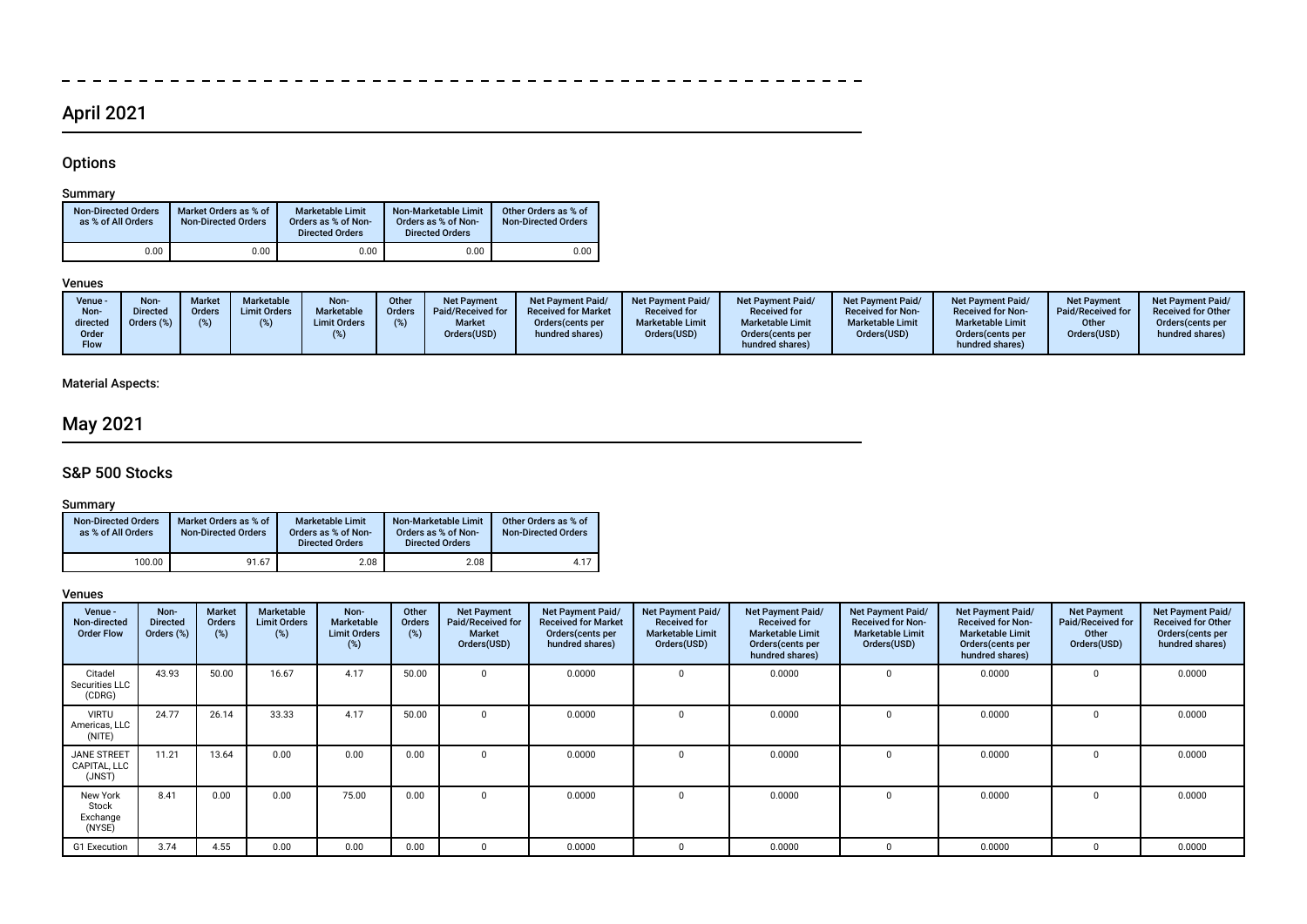| Venue -<br>Non-directed<br><b>Order Flow</b>   | Non-<br><b>Directed</b><br>Orders (%) | <b>Market</b><br>Orders<br>(%) | Marketable<br><b>Limit Orders</b><br>(%) | Non-<br><b>Marketable</b><br><b>Limit Orders</b><br>(%) | Other<br>Orders<br>(%) | <b>Net Payment</b><br>Paid/Received for<br><b>Market</b><br>Orders(USD) | Net Payment Paid/<br><b>Received for Market</b><br>Orders(cents per<br>hundred shares) | Net Payment Paid/<br><b>Received for</b><br><b>Marketable Limit</b><br>Orders(USD) | Net Payment Paid/<br><b>Received for</b><br><b>Marketable Limit</b><br>Orders(cents per<br>hundred shares) | Net Payment Paid/<br><b>Received for Non-</b><br><b>Marketable Limit</b><br>Orders(USD) | Net Payment Paid/<br><b>Received for Non-</b><br><b>Marketable Limit</b><br>Orders (cents per<br>hundred shares) | <b>Net Payment</b><br>Paid/Received for<br>Other<br>Orders(USD) | Net Payment Paid/<br><b>Received for Other</b><br>Orders(cents per<br>hundred shares) |
|------------------------------------------------|---------------------------------------|--------------------------------|------------------------------------------|---------------------------------------------------------|------------------------|-------------------------------------------------------------------------|----------------------------------------------------------------------------------------|------------------------------------------------------------------------------------|------------------------------------------------------------------------------------------------------------|-----------------------------------------------------------------------------------------|------------------------------------------------------------------------------------------------------------------|-----------------------------------------------------------------|---------------------------------------------------------------------------------------|
| Services, LLC<br>(ETMM)                        |                                       |                                |                                          |                                                         |                        |                                                                         |                                                                                        |                                                                                    |                                                                                                            |                                                                                         |                                                                                                                  |                                                                 |                                                                                       |
| Two Sigma<br>Securities, LLC<br>(SOHO)         | 2.80                                  | 3.41                           | 0.00                                     | 0.00                                                    | 0.00                   | $\Omega$                                                                | 0.0000                                                                                 |                                                                                    | 0.0000                                                                                                     | $\Omega$                                                                                | 0.0000                                                                                                           | 0                                                               | 0.0000                                                                                |
| NASDAQ<br>Execution<br>Services, LLC<br>(NSDQ) | 2.34                                  | 0.00                           | 33.33                                    | 12.50                                                   | 0.00                   |                                                                         | 0.0000                                                                                 |                                                                                    | 0.0000                                                                                                     |                                                                                         | 0.0000                                                                                                           |                                                                 | 0.0000                                                                                |
| <b>UBS</b><br>Securities, LLC<br>(UBSS)        | 2.34                                  | 2.27                           | 16.67                                    | 0.00                                                    | 0.00                   | $\Omega$                                                                | 0.0000                                                                                 |                                                                                    | 0.0000                                                                                                     | $\Omega$                                                                                | 0.0000                                                                                                           | n.                                                              | 0.0000                                                                                |
| Cboe EDGX US<br>Equities<br>Exchange<br>(EDGX) | 0.47                                  | 0.00                           | 0.00                                     | 4.17                                                    | 0.00                   | $\Omega$                                                                | 0.0000                                                                                 |                                                                                    | 0.0000                                                                                                     |                                                                                         | 0.0000                                                                                                           |                                                                 | 0.0000                                                                                |

Citadel Securities LLC (CDRG):

JANE STREET CAPITAL, LLC (JNST):

[Insert discussion of the material aspects of the relationship with this venue pursuant to rule 606(a)(1)(iv).]

VIRTU Americas, LLC (NITE): [Insert discussion of the material aspects of the relationship with this venue pursuant to rule 606(a)(1)(iv).]

[Insert discussion of the material aspects of the relationship with this venue pursuant to rule 606(a)(1)(iv).] New York Stock Exchange (NYSE):

[Insert discussion of the material aspects of the relationship with this venue pursuant to rule 606(a)(1)(iv).]

G1 Execution Services, LLC (ETMM): [Insert discussion of the material aspects of the relationship with this venue pursuant to rule 606(a)(1)(iv).]

Two Sigma Securities, LLC (SOHO): [Insert discussion of the material aspects of the relationship with this venue pursuant to rule 606(a)(1)(iv).]

NASDAQ Execution Services, LLC (NSDQ): [Insert discussion of the material aspects of the relationship with this venue pursuant to rule 606(a)(1)(iv).]

UBS Securities, LLC (UBSS): [Insert discussion of the material aspects of the relationship with this venue pursuant to rule 606(a)(1)(iv).]

Cboe EDGX US Equities Exchange (EDGX): [Insert discussion of the material aspects of the relationship with this venue pursuant to rule 606(a)(1)(iv).]

 $\sim$ -----------------

# May 2021

### Non-S&P 500 Stocks

Summary

| <b>Non-Directed Orders</b><br>as % of All Orders | Market Orders as % of<br><b>Non-Directed Orders</b> | <b>Marketable Limit</b><br>Orders as % of Non-<br><b>Directed Orders</b> | Non-Marketable Limit<br>Orders as % of Non-<br><b>Directed Orders</b> | Other Orders as % of<br><b>Non-Directed Orders</b> |
|--------------------------------------------------|-----------------------------------------------------|--------------------------------------------------------------------------|-----------------------------------------------------------------------|----------------------------------------------------|
| 100.00                                           | 81.25                                               | 1.39                                                                     | 16.32                                                                 | 1.04                                               |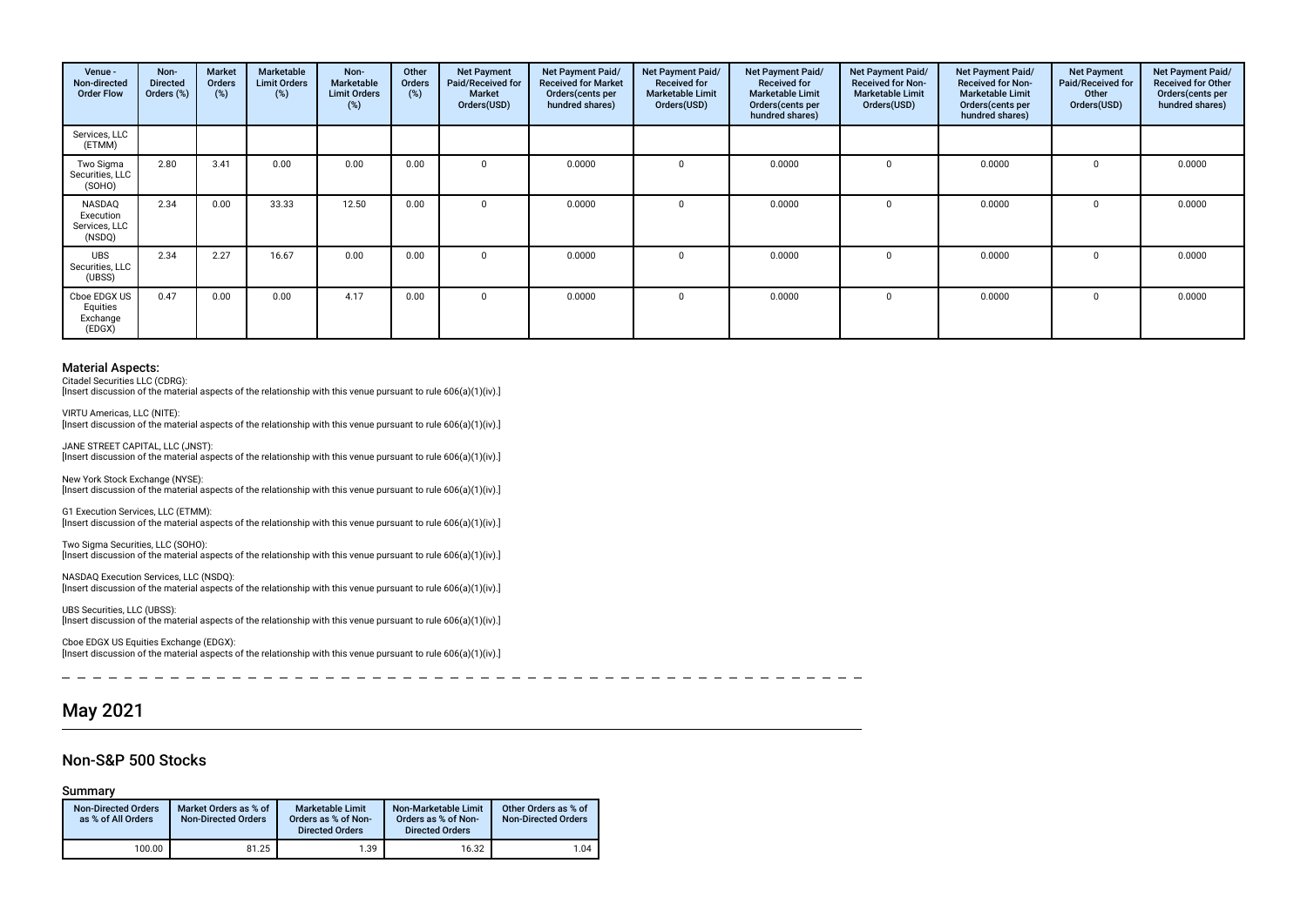| <b>Venues</b> |  |
|---------------|--|
|               |  |

| Venue -<br>Non-directed<br><b>Order Flow</b>   | Non-<br><b>Directed</b><br>Orders (%) | <b>Market</b><br>Orders<br>(%) | Marketable<br><b>Limit Orders</b><br>(%) | Non-<br>Marketable<br><b>Limit Orders</b><br>(%) | Other<br>Orders<br>(%) | <b>Net Payment</b><br>Paid/Received for<br>Market<br>Orders(USD) | Net Payment Paid/<br><b>Received for Market</b><br>Orders(cents per<br>hundred shares) | Net Payment Paid/<br><b>Received for</b><br><b>Marketable Limit</b><br>Orders(USD) | Net Payment Paid/<br><b>Received for</b><br><b>Marketable Limit</b><br>Orders(cents per<br>hundred shares) | Net Payment Paid/<br><b>Received for Non-</b><br><b>Marketable Limit</b><br>Orders(USD) | Net Payment Paid/<br><b>Received for Non-</b><br><b>Marketable Limit</b><br>Orders(cents per<br>hundred shares) | <b>Net Payment</b><br>Paid/Received for<br>Other<br>Orders(USD) | Net Payment Paid/<br>Received for Other<br>Orders(cents per<br>hundred shares) |
|------------------------------------------------|---------------------------------------|--------------------------------|------------------------------------------|--------------------------------------------------|------------------------|------------------------------------------------------------------|----------------------------------------------------------------------------------------|------------------------------------------------------------------------------------|------------------------------------------------------------------------------------------------------------|-----------------------------------------------------------------------------------------|-----------------------------------------------------------------------------------------------------------------|-----------------------------------------------------------------|--------------------------------------------------------------------------------|
| Citadel<br>Securities LLC<br>(CDRG)            | 32.36                                 | 50.43                          | 50.00                                    | 0.77                                             | 0.00                   | $\Omega$                                                         | 0.0000                                                                                 | $\mathbf 0$                                                                        | 0.0000                                                                                                     | $\mathbf 0$                                                                             | 0.0000                                                                                                          | $\mathbf 0$                                                     | 0.0000                                                                         |
| NASDAQ<br>Execution<br>Services, LLC<br>(NSDQ) | 18.30                                 | 0.00                           | 33.33                                    | 51.54                                            | 0.00                   | $\Omega$                                                         | 0.0000                                                                                 | $\mathbf 0$                                                                        | 0.0000                                                                                                     | $\mathbf 0$                                                                             | 0.0000                                                                                                          | 0                                                               | 0.0000                                                                         |
| <b>VIRTU</b><br>Americas, LLC<br>(NITE)        | 16.18                                 | 24.79                          | 0.00                                     | 0.00                                             | 42.86                  | $\Omega$                                                         | 0.0000                                                                                 | $\mathbf 0$                                                                        | 0.0000                                                                                                     | $\mathbf 0$                                                                             | 0.0000                                                                                                          | $\mathbf{0}$                                                    | 0.0000                                                                         |
| <b>JANE STREET</b><br>CAPITAL, LLC<br>(JNST)   | 10.34                                 | 16.24                          | 16.67                                    | 0.00                                             | 0.00                   | $\Omega$                                                         | 0.0000                                                                                 | $\mathbf 0$                                                                        | 0.0000                                                                                                     | $\mathbf 0$                                                                             | 0.0000                                                                                                          | $\mathbf 0$                                                     | 0.0000                                                                         |
| New York<br>Stock<br>Exchange<br>(NYSE)        | 10.08                                 | 0.00                           | 0.00                                     | 29.23                                            | 0.00                   | $\Omega$                                                         | 0.0000                                                                                 | $\mathbf 0$                                                                        | 0.0000                                                                                                     | $\mathbf 0$                                                                             | 0.0000                                                                                                          | 0                                                               | 0.0000                                                                         |
| Cboe EDGX US<br>Equities<br>Exchange<br>(EDGX) | 4.51                                  | 0.00                           | 0.00                                     | 13.08                                            | 0.00                   | $\Omega$                                                         | 0.0000                                                                                 | $\mathbf 0$                                                                        | 0.0000                                                                                                     | $\mathbf 0$                                                                             | 0.0000                                                                                                          | $\mathbf 0$                                                     | 0.0000                                                                         |
| Two Sigma<br>Securities, LLC<br>(SOHO)         | 2.92                                  | 4.70                           | 0.00                                     | 0.00                                             | 0.00                   | $\Omega$                                                         | 0.0000                                                                                 | $\mathbf 0$                                                                        | 0.0000                                                                                                     | $\mathbf 0$                                                                             | 0.0000                                                                                                          | $\mathbf 0$                                                     | 0.0000                                                                         |
| <b>NYSE</b><br>American<br>(AMEX)              | 1.86                                  | 0.00                           | 0.00                                     | 5.38                                             | 0.00                   | $\Omega$                                                         | 0.0000                                                                                 | $\mathbf 0$                                                                        | 0.0000                                                                                                     | $\mathbf 0$                                                                             | 0.0000                                                                                                          | $\mathbf{0}$                                                    | 0.0000                                                                         |
| <b>UBS Securities,</b><br>LLC (UBSS)           | 1.33                                  | 2.14                           | 0.00                                     | 0.00                                             | 0.00                   | $\Omega$                                                         | 0.0000                                                                                 | $\mathbf 0$                                                                        | 0.0000                                                                                                     | 0                                                                                       | 0.0000                                                                                                          | 0                                                               | 0.0000                                                                         |
| Instinet<br><b>BlockCross</b><br>(BLKX)        | 1.06                                  | 0.00                           | 0.00                                     | 0.00                                             | 57.14                  | $\mathbf 0$                                                      | 0.0000                                                                                 | $\mathbf 0$                                                                        | 0.0000                                                                                                     | 0                                                                                       | 0.0000                                                                                                          | 0                                                               | 0.0000                                                                         |

Citadel Securities LLC (CDRG):

[Insert discussion of the material aspects of the relationship with this venue pursuant to rule 606(a)(1)(iv).]

NASDAQ Execution Services, LLC (NSDQ): [Insert discussion of the material aspects of the relationship with this venue pursuant to rule 606(a)(1)(iv).]

VIRTU Americas, LLC (NITE): [Insert discussion of the material aspects of the relationship with this venue pursuant to rule 606(a)(1)(iv).]

JANE STREET CAPITAL, LLC (JNST): [Insert discussion of the material aspects of the relationship with this venue pursuant to rule 606(a)(1)(iv).]

New York Stock Exchange (NYSE): [Insert discussion of the material aspects of the relationship with this venue pursuant to rule 606(a)(1)(iv).]

Cboe EDGX US Equities Exchange (EDGX): [Insert discussion of the material aspects of the relationship with this venue pursuant to rule 606(a)(1)(iv).]

Two Sigma Securities, LLC (SOHO): [Insert discussion of the material aspects of the relationship with this venue pursuant to rule 606(a)(1)(iv).]

NYSE American (AMEX):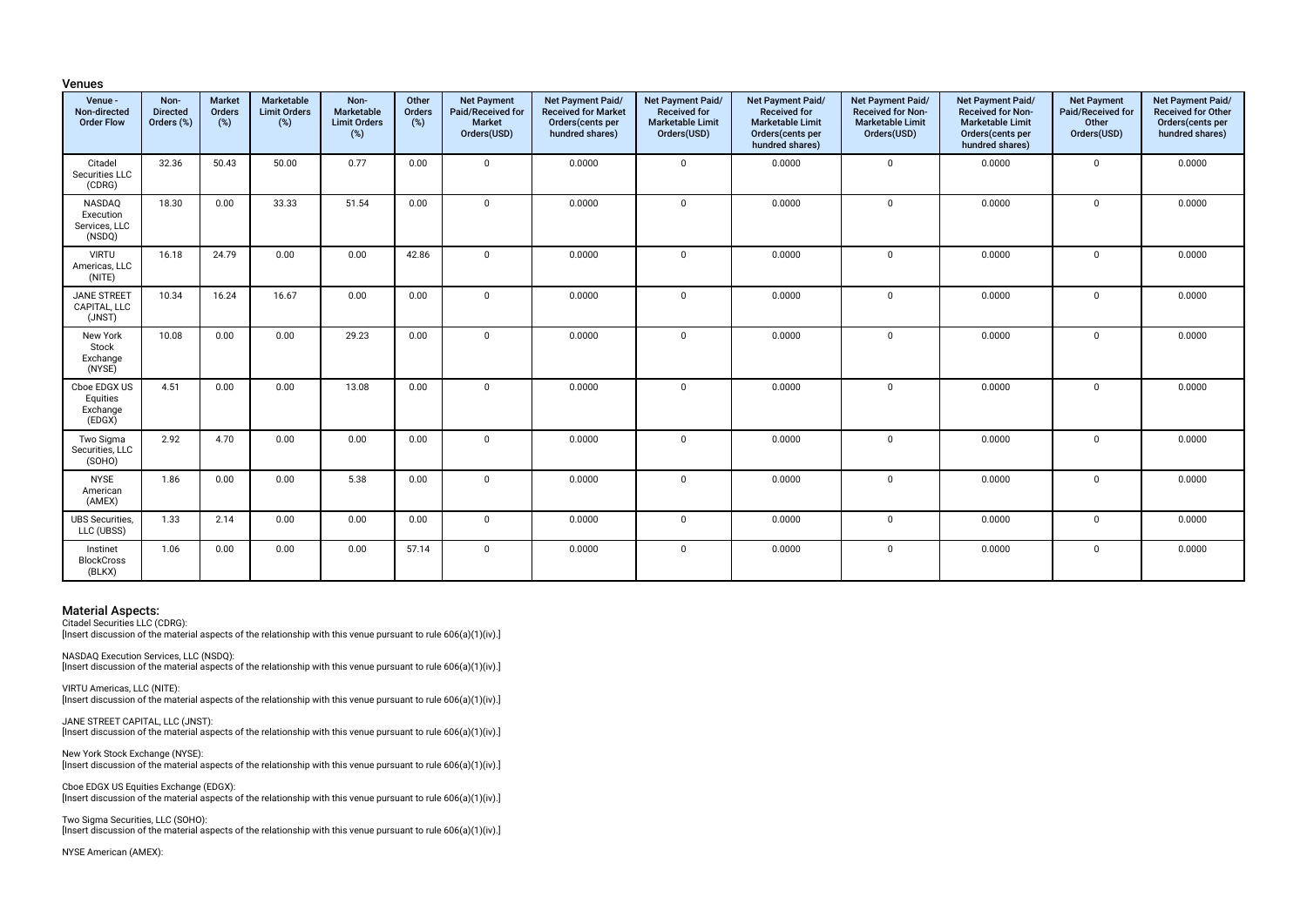[Insert discussion of the material aspects of the relationship with this venue pursuant to rule 606(a)(1)(iv).]

UBS Securities, LLC (UBSS): [Insert discussion of the material aspects of the relationship with this venue pursuant to rule 606(a)(1)(iv).]

Instinet BlockCross (BLKX): [Insert discussion of the material aspects of the relationship with this venue pursuant to rule 606(a)(1)(iv).]

 $\overline{\phantom{0}}$ - - - - - - - - - - $\overline{\phantom{0}}$  $\overline{\phantom{0}}$  $\overline{\phantom{0}}$  $- - - - - \sim$  $\overline{\phantom{0}}$  $\overline{\phantom{0}}$  $- - - - - -$ 

# May 2021

### **Options**

#### Summary

| <b>Non-Directed Orders</b><br>as % of All Orders | Market Orders as % of<br><b>Non-Directed Orders</b> | <b>Marketable Limit</b><br>Orders as % of Non-<br><b>Directed Orders</b> | Non-Marketable Limit<br>Orders as % of Non-<br><b>Directed Orders</b> | Other Orders as % of<br><b>Non-Directed Orders</b> |
|--------------------------------------------------|-----------------------------------------------------|--------------------------------------------------------------------------|-----------------------------------------------------------------------|----------------------------------------------------|
| 0.00                                             | 0.00                                                | 0.00                                                                     | 0.00                                                                  | 0.00                                               |

#### Venues

| Non<br>Venue -<br><b>Directed</b><br>Non-<br>Orders (%)<br>directed<br>Order<br>Flow | <b>Market</b><br>Orders | Marketable<br><b>Limit Orders</b> | Non-<br><b>Marketable</b><br><b>Limit Orders</b> | Other<br><b>Orders</b> | Net Payment<br>Paid/Received for<br><b>Market</b><br>Orders(USD) | <b>Net Payment Paid/</b><br><b>Received for Market</b><br>Orders (cents per<br>hundred shares) | Net Payment Paid/<br><b>Received for</b><br><b>Marketable Limit</b><br>Orders(USD) | <b>Net Payment Paid/</b><br><b>Received for</b><br><b>Marketable Limit</b><br>Orders(cents per<br>hundred shares) | <b>Net Payment Paid/</b><br><b>Received for Non-</b><br><b>Marketable Limit</b><br>Orders(USD) | Net Payment Paid/<br><b>Received for Non-</b><br><b>Marketable Limit</b><br>Orders (cents per<br>hundred shares) | Net Payment<br>Paid/Received for<br>Other<br>Orders(USD) | <b>Net Payment Paid/</b><br><b>Received for Other</b><br>Orders (cents per<br>hundred shares) |
|--------------------------------------------------------------------------------------|-------------------------|-----------------------------------|--------------------------------------------------|------------------------|------------------------------------------------------------------|------------------------------------------------------------------------------------------------|------------------------------------------------------------------------------------|-------------------------------------------------------------------------------------------------------------------|------------------------------------------------------------------------------------------------|------------------------------------------------------------------------------------------------------------------|----------------------------------------------------------|-----------------------------------------------------------------------------------------------|
|--------------------------------------------------------------------------------------|-------------------------|-----------------------------------|--------------------------------------------------|------------------------|------------------------------------------------------------------|------------------------------------------------------------------------------------------------|------------------------------------------------------------------------------------|-------------------------------------------------------------------------------------------------------------------|------------------------------------------------------------------------------------------------|------------------------------------------------------------------------------------------------------------------|----------------------------------------------------------|-----------------------------------------------------------------------------------------------|

### Material Aspects:

# June 2021

### S&P 500 Stocks

#### Summary

| <b>Non-Directed Orders</b><br>as % of All Orders | Market Orders as % of<br><b>Non-Directed Orders</b> | <b>Marketable Limit</b><br>Orders as % of Non-<br><b>Directed Orders</b> | Non-Marketable Limit<br>Orders as % of Non-<br><b>Directed Orders</b> | Other Orders as % of<br><b>Non-Directed Orders</b> |
|--------------------------------------------------|-----------------------------------------------------|--------------------------------------------------------------------------|-----------------------------------------------------------------------|----------------------------------------------------|
| 100.00                                           | 88.29                                               | 0.45                                                                     | 7.21                                                                  | 4.05                                               |

| Venue -<br>Non-directed<br><b>Order Flow</b> | Non-<br><b>Directed</b><br>Orders (%) | <b>Market</b><br><b>Orders</b><br>(%) | Marketable<br><b>Limit Orders</b><br>(%) | Non-<br>Marketable<br><b>Limit Orders</b><br>(%) | Other<br><b>Orders</b><br>(%) | <b>Net Payment</b><br>Paid/Received for<br><b>Market</b><br>Orders(USD) | Net Payment Paid/<br><b>Received for Market</b><br>Orders(cents per<br>hundred shares) | Net Payment Paid/<br><b>Received for</b><br><b>Marketable Limit</b><br>Orders(USD) | Net Payment Paid/<br><b>Received for</b><br><b>Marketable Limit</b><br>Orders (cents per<br>hundred shares) | <b>Net Payment Paid/</b><br><b>Received for Non-</b><br><b>Marketable Limit</b><br>Orders(USD) | Net Payment Paid/<br><b>Received for Non-</b><br><b>Marketable Limit</b><br>Orders (cents per<br>hundred shares) | <b>Net Payment</b><br>Paid/Received for<br>Other<br>Orders(USD) | Net Payment Paid/<br><b>Received for Other</b><br>Orders(cents per<br>hundred shares) |
|----------------------------------------------|---------------------------------------|---------------------------------------|------------------------------------------|--------------------------------------------------|-------------------------------|-------------------------------------------------------------------------|----------------------------------------------------------------------------------------|------------------------------------------------------------------------------------|-------------------------------------------------------------------------------------------------------------|------------------------------------------------------------------------------------------------|------------------------------------------------------------------------------------------------------------------|-----------------------------------------------------------------|---------------------------------------------------------------------------------------|
| Citadel<br>Securities LLC<br>(CDRG)          | 32.93                                 | 52.04                                 | 0.00                                     | 2.40                                             | 44.44                         |                                                                         | 0.0000                                                                                 |                                                                                    | 0.0000                                                                                                      |                                                                                                | 0.0000                                                                                                           |                                                                 | 0.0000                                                                                |
| New York<br>Stock<br>Exchange<br>(NYSE)      | 23.87                                 | 0.00                                  | 0.00                                     | 63.20                                            | 0.00                          |                                                                         | 0.0000                                                                                 |                                                                                    | 0.0000                                                                                                      |                                                                                                | 0.0000                                                                                                           |                                                                 | 0.0000                                                                                |
| <b>VIRTU</b>                                 | 15.71                                 | 22.45                                 | 0.00                                     | 2.40                                             | 55.56                         |                                                                         | 0.0000                                                                                 |                                                                                    | 0.0000                                                                                                      |                                                                                                | 0.0000                                                                                                           |                                                                 | 0.0000                                                                                |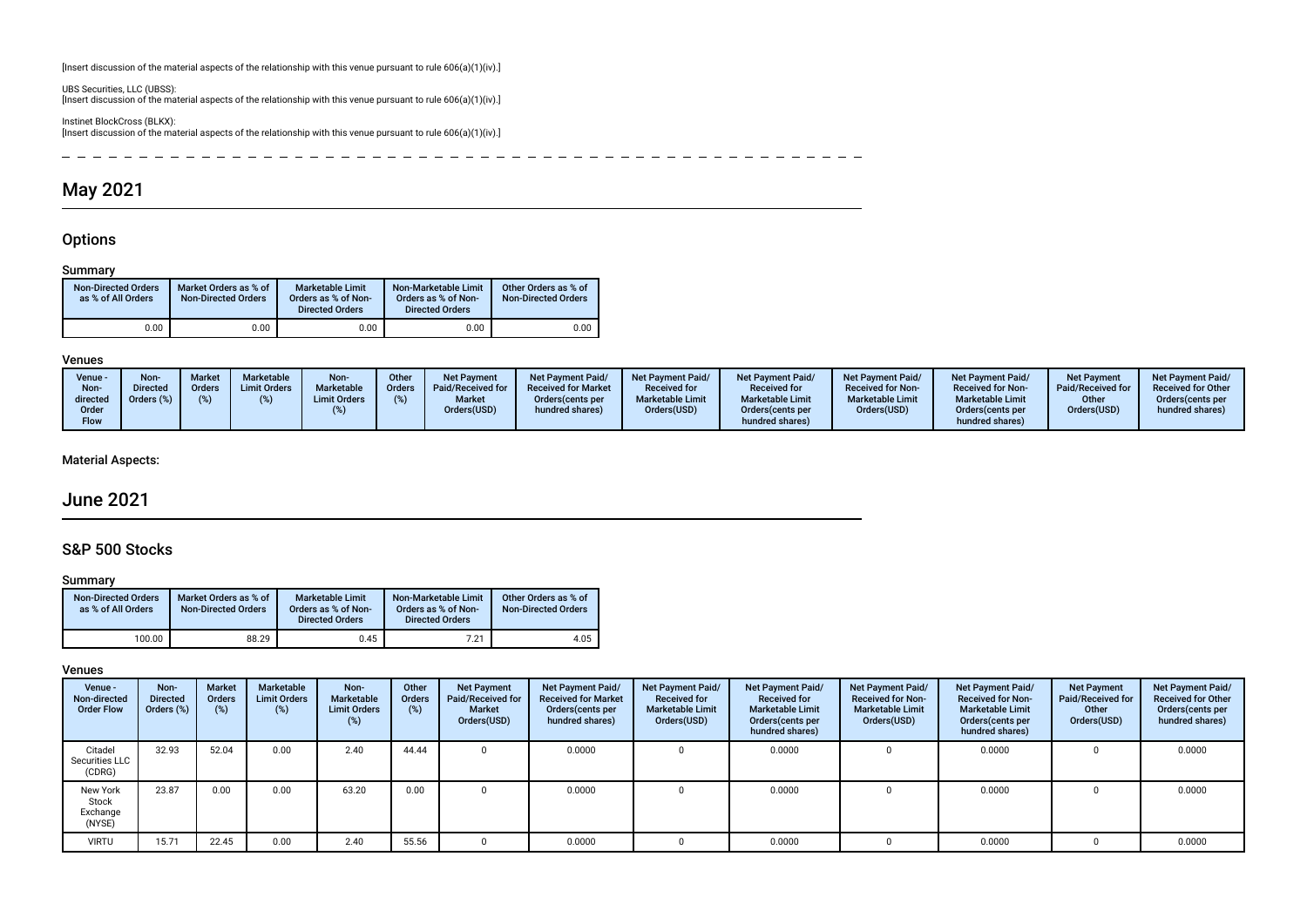| Venue -<br>Non-directed<br><b>Order Flow</b>   | Non-<br><b>Directed</b><br>Orders (%) | Market<br>Orders<br>$(\%)$ | Marketable<br><b>Limit Orders</b><br>(%) | Non-<br>Marketable<br><b>Limit Orders</b><br>$(\%)$ | Other<br>Orders<br>(%) | <b>Net Payment</b><br>Paid/Received for<br><b>Market</b><br>Orders(USD) | Net Payment Paid/<br><b>Received for Market</b><br>Orders(cents per<br>hundred shares) | Net Payment Paid/<br><b>Received for</b><br><b>Marketable Limit</b><br>Orders(USD) | <b>Net Payment Paid/</b><br><b>Received for</b><br><b>Marketable Limit</b><br>Orders(cents per<br>hundred shares) | Net Payment Paid/<br><b>Received for Non-</b><br><b>Marketable Limit</b><br>Orders(USD) | Net Payment Paid/<br><b>Received for Non-</b><br><b>Marketable Limit</b><br>Orders (cents per<br>hundred shares) | <b>Net Payment</b><br>Paid/Received for<br>Other<br>Orders(USD) | Net Payment Paid/<br><b>Received for Other</b><br>Orders(cents per<br>hundred shares) |
|------------------------------------------------|---------------------------------------|----------------------------|------------------------------------------|-----------------------------------------------------|------------------------|-------------------------------------------------------------------------|----------------------------------------------------------------------------------------|------------------------------------------------------------------------------------|-------------------------------------------------------------------------------------------------------------------|-----------------------------------------------------------------------------------------|------------------------------------------------------------------------------------------------------------------|-----------------------------------------------------------------|---------------------------------------------------------------------------------------|
| Americas, LLC<br>(NITE)                        |                                       |                            |                                          |                                                     |                        |                                                                         |                                                                                        |                                                                                    |                                                                                                                   |                                                                                         |                                                                                                                  |                                                                 |                                                                                       |
| NASDAO<br>Execution<br>Services, LLC<br>(NSDQ) | 11.18                                 | 0.00                       | 0.00                                     | 29.60                                               | 0.00                   | $\mathbf{0}$                                                            | 0.0000                                                                                 | $\Omega$                                                                           | 0.0000                                                                                                            | $^{\circ}$                                                                              | 0.0000                                                                                                           | $^{\circ}$                                                      | 0.0000                                                                                |
| <b>JANE STREET</b><br>CAPITAL, LLC<br>(JNST)   | 8.46                                  | 14.29                      | 0.00                                     | 0.00                                                | 0.00                   | $\Omega$                                                                | 0.0000                                                                                 | $\Omega$                                                                           | 0.0000                                                                                                            | $\mathbf 0$                                                                             | 0.0000                                                                                                           | $\Omega$                                                        | 0.0000                                                                                |
| Two Sigma<br>Securities, LLC<br>(SOHO)         | 3.32                                  | 5.10                       | 100.00                                   | 0.00                                                | 0.00                   | $\Omega$                                                                | 0.0000                                                                                 | $\Omega$                                                                           | 0.0000                                                                                                            | 0                                                                                       | 0.0000                                                                                                           | $\Omega$                                                        | 0.0000                                                                                |
| <b>UBS</b><br>Securities, LLC<br>(UBSS)        | 2.11                                  | 3.57                       | 0.00                                     | 0.00                                                | 0.00                   | $\Omega$                                                                | 0.0000                                                                                 | $\Omega$                                                                           | 0.0000                                                                                                            | $^{\circ}$                                                                              | 0.0000                                                                                                           | $\Omega$                                                        | 0.0000                                                                                |
| G1 Execution<br>Services, LLC<br>(ETMM)        | 1.51                                  | 2.55                       | 0.00                                     | 0.00                                                | 0.00                   | $\mathbf{0}$                                                            | 0.0000                                                                                 | $\mathbf{0}$                                                                       | 0.0000                                                                                                            | $\mathbf 0$                                                                             | 0.0000                                                                                                           | $\mathbf 0$                                                     | 0.0000                                                                                |
| Cboe EDGX US<br>Equities<br>Exchange<br>(EDGX) | 0.91                                  | 0.00                       | 0.00                                     | 2.40                                                | 0.00                   | $\mathbf 0$                                                             | 0.0000                                                                                 | $\Omega$                                                                           | 0.0000                                                                                                            | 0                                                                                       | 0.0000                                                                                                           | $\mathbf 0$                                                     | 0.0000                                                                                |

Citadel Securities LLC (CDRG):

[Insert discussion of the material aspects of the relationship with this venue pursuant to rule 606(a)(1)(iv).]

New York Stock Exchange (NYSE): [Insert discussion of the material aspects of the relationship with this venue pursuant to rule 606(a)(1)(iv).]

VIRTU Americas, LLC (NITE): [Insert discussion of the material aspects of the relationship with this venue pursuant to rule 606(a)(1)(iv).]

NASDAQ Execution Services, LLC (NSDQ): [Insert discussion of the material aspects of the relationship with this venue pursuant to rule 606(a)(1)(iv).]

JANE STREET CAPITAL, LLC (JNST): [Insert discussion of the material aspects of the relationship with this venue pursuant to rule 606(a)(1)(iv).]

Two Sigma Securities, LLC (SOHO): [Insert discussion of the material aspects of the relationship with this venue pursuant to rule 606(a)(1)(iv).]

UBS Securities, LLC (UBSS): [Insert discussion of the material aspects of the relationship with this venue pursuant to rule 606(a)(1)(iv).]

G1 Execution Services, LLC (ETMM): [Insert discussion of the material aspects of the relationship with this venue pursuant to rule 606(a)(1)(iv).]

Cboe EDGX US Equities Exchange (EDGX): [Insert discussion of the material aspects of the relationship with this venue pursuant to rule 606(a)(1)(iv).]

June 2021

Non-S&P 500 Stocks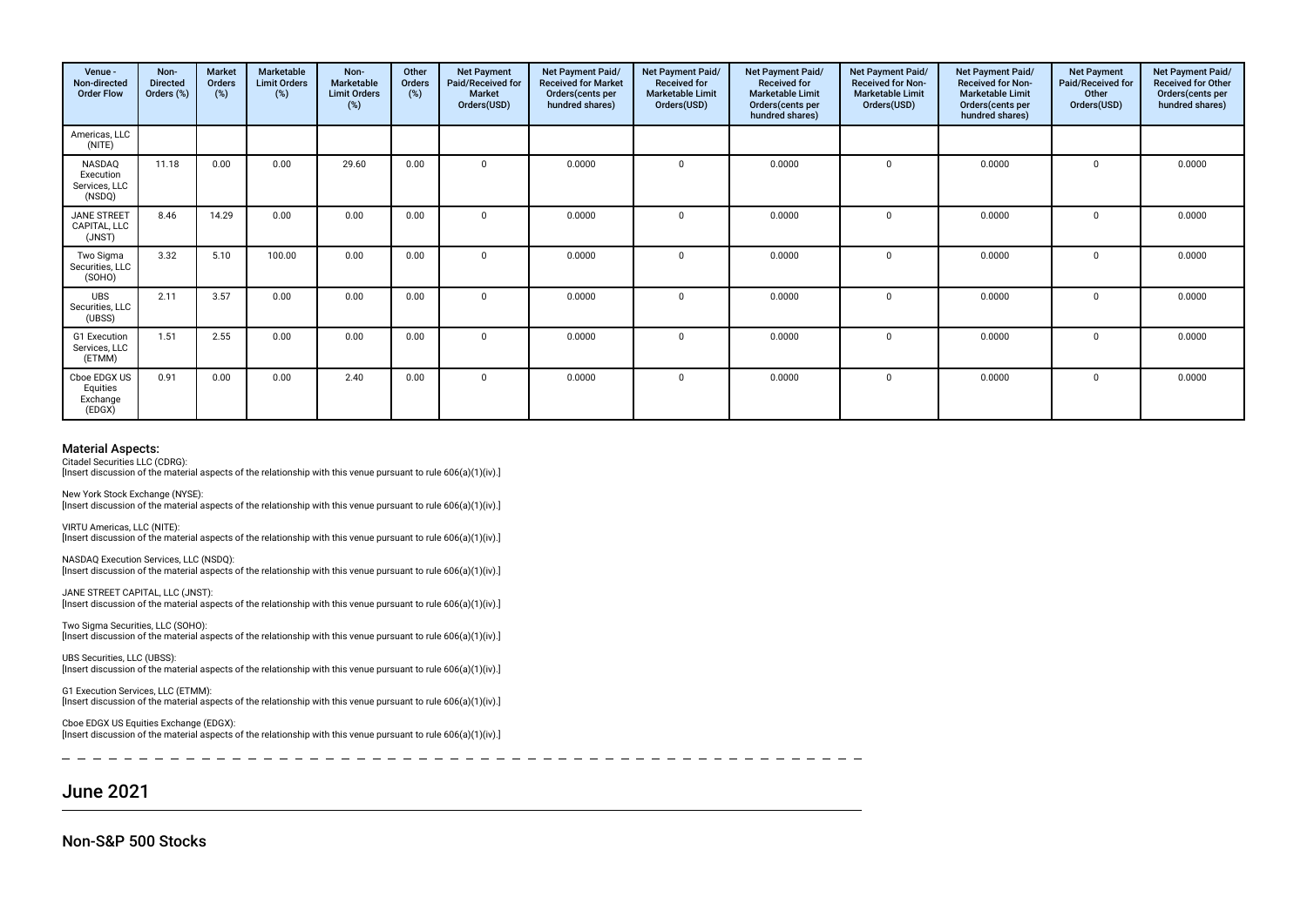#### Summary

| <b>Non-Directed Orders</b><br>as % of All Orders | Market Orders as % of<br><b>Non-Directed Orders</b> | <b>Marketable Limit</b><br>Orders as % of Non-<br><b>Directed Orders</b> | Non-Marketable Limit<br>Orders as % of Non-<br><b>Directed Orders</b> | Other Orders as % of<br><b>Non-Directed Orders</b> |
|--------------------------------------------------|-----------------------------------------------------|--------------------------------------------------------------------------|-----------------------------------------------------------------------|----------------------------------------------------|
| 100.00                                           | 47.22                                               | 1.85                                                                     | 50.37                                                                 | 0.56                                               |

#### Venues

| Venue -<br>Non-directed<br><b>Order Flow</b>   | Non-<br><b>Directed</b><br>Orders (%) | Market<br>Orders<br>(%) | Marketable<br><b>Limit Orders</b><br>$(\%)$ | Non-<br>Marketable<br><b>Limit Orders</b><br>$(\%)$ | Other<br>Orders<br>(%) | <b>Net Payment</b><br>Paid/Received for<br>Market<br>Orders(USD) | Net Payment Paid/<br><b>Received for Market</b><br>Orders(cents per<br>hundred shares) | <b>Net Payment Paid/</b><br><b>Received for</b><br><b>Marketable Limit</b><br>Orders(USD) | Net Payment Paid/<br><b>Received for</b><br><b>Marketable Limit</b><br>Orders(cents per<br>hundred shares) | Net Payment Paid/<br><b>Received for Non-</b><br><b>Marketable Limit</b><br>Orders(USD) | Net Payment Paid/<br><b>Received for Non-</b><br><b>Marketable Limit</b><br>Orders(cents per<br>hundred shares) | <b>Net Payment</b><br>Paid/Received for<br>Other<br>Orders(USD) | Net Payment Paid/<br><b>Received for Other</b><br>Orders(cents per<br>hundred shares) |
|------------------------------------------------|---------------------------------------|-------------------------|---------------------------------------------|-----------------------------------------------------|------------------------|------------------------------------------------------------------|----------------------------------------------------------------------------------------|-------------------------------------------------------------------------------------------|------------------------------------------------------------------------------------------------------------|-----------------------------------------------------------------------------------------|-----------------------------------------------------------------------------------------------------------------|-----------------------------------------------------------------|---------------------------------------------------------------------------------------|
| NASDAQ<br>Execution<br>Services, LLC<br>(NSDQ) | 49.58                                 | 0.00                    | 26.67                                       | 66.79                                               | 0.00                   | $\Omega$                                                         | 0.0000                                                                                 | $\mathbf 0$                                                                               | 0.0000                                                                                                     | $\mathbf 0$                                                                             | 0.0000                                                                                                          | $\mathbf 0$                                                     | 0.0000                                                                                |
| Citadel<br>Securities LLC<br>(CDRG)            | 18.58                                 | 47.06                   | 60.00                                       | 8.75                                                | 8.33                   | $\Omega$                                                         | 0.0000                                                                                 | $\mathbf 0$                                                                               | 0.0000                                                                                                     | $\mathbf 0$                                                                             | 0.0000                                                                                                          | $\mathbf 0$                                                     | 0.0000                                                                                |
| Cboe EDGX US<br>Equities<br>Exchange<br>(EDGX) | 11.20                                 | 0.00                    | 0.00                                        | 15.21                                               | 0.00                   | $\Omega$                                                         | 0.0000                                                                                 | $\mathbf 0$                                                                               | 0.0000                                                                                                     | $\mathbf 0$                                                                             | 0.0000                                                                                                          | $\mathbf 0$                                                     | 0.0000                                                                                |
| <b>VIRTU</b><br>Americas, LLC<br>(NITE)        | 7.66                                  | 29.41                   | 6.67                                        | 0.51                                                | 16.67                  | $\Omega$                                                         | 0.0000                                                                                 | $\Omega$                                                                                  | 0.0000                                                                                                     | $\mathbf 0$                                                                             | 0.0000                                                                                                          | $\mathbf 0$                                                     | 0.0000                                                                                |
| New York<br>Stock<br>Exchange<br>(NYSE)        | 6.16                                  | 0.00                    | 0.00                                        | 8.37                                                | 0.00                   | $\Omega$                                                         | 0.0000                                                                                 | $\mathbf 0$                                                                               | 0.0000                                                                                                     | $\mathbf 0$                                                                             | 0.0000                                                                                                          | $\mathbf 0$                                                     | 0.0000                                                                                |
| <b>JANE STREET</b><br>CAPITAL, LLC<br>(JNST)   | 3.17                                  | 13.33                   | 0.00                                        | 0.00                                                | 0.00                   | $\Omega$                                                         | 0.0000                                                                                 | $\mathbf 0$                                                                               | 0.0000                                                                                                     | $\mathbf 0$                                                                             | 0.0000                                                                                                          | $\mathbf 0$                                                     | 0.0000                                                                                |
| Two Sigma<br>Securities, LLC<br>(SOHO)         | 1.40                                  | 5.49                    | 6.67                                        | 0.00                                                | 0.00                   | $\Omega$                                                         | 0.0000                                                                                 | $\mathbf 0$                                                                               | 0.0000                                                                                                     | $\mathbf 0$                                                                             | 0.0000                                                                                                          | $\mathbf 0$                                                     | 0.0000                                                                                |
| Instinet<br><b>BlockCross</b><br>(BLKX)        | 0.84                                  | 0.00                    | 0.00                                        | 0.00                                                | 75.00                  | $\mathbf 0$                                                      | 0.0000                                                                                 | $\mathbf 0$                                                                               | 0.0000                                                                                                     | $\mathbf 0$                                                                             | 0.0000                                                                                                          | $\mathbf 0$                                                     | 0.0000                                                                                |
| G1 Execution<br>Services, LLC<br>(ETMM)        | 0.75                                  | 3.14                    | 0.00                                        | 0.00                                                | 0.00                   | $\Omega$                                                         | 0.0000                                                                                 | $\mathbf 0$                                                                               | 0.0000                                                                                                     | $\mathbf 0$                                                                             | 0.0000                                                                                                          | 0                                                               | 0.0000                                                                                |
| <b>UBS</b> Securities,<br>LLC (UBSS)           | 0.37                                  | 1.57                    | 0.00                                        | 0.00                                                | 0.00                   | $\mathbf 0$                                                      | 0.0000                                                                                 | $\mathbf 0$                                                                               | 0.0000                                                                                                     | $\mathbf 0$                                                                             | 0.0000                                                                                                          | $\mathbf 0$                                                     | 0.0000                                                                                |

#### Material Aspects:

NASDAQ Execution Services, LLC (NSDQ):

[Insert discussion of the material aspects of the relationship with this venue pursuant to rule 606(a)(1)(iv).]

Citadel Securities LLC (CDRG): [Insert discussion of the material aspects of the relationship with this venue pursuant to rule 606(a)(1)(iv).]

Cboe EDGX US Equities Exchange (EDGX): [Insert discussion of the material aspects of the relationship with this venue pursuant to rule 606(a)(1)(iv).]

VIRTU Americas, LLC (NITE): [Insert discussion of the material aspects of the relationship with this venue pursuant to rule 606(a)(1)(iv).]

New York Stock Exchange (NYSE): [Insert discussion of the material aspects of the relationship with this venue pursuant to rule 606(a)(1)(iv).]